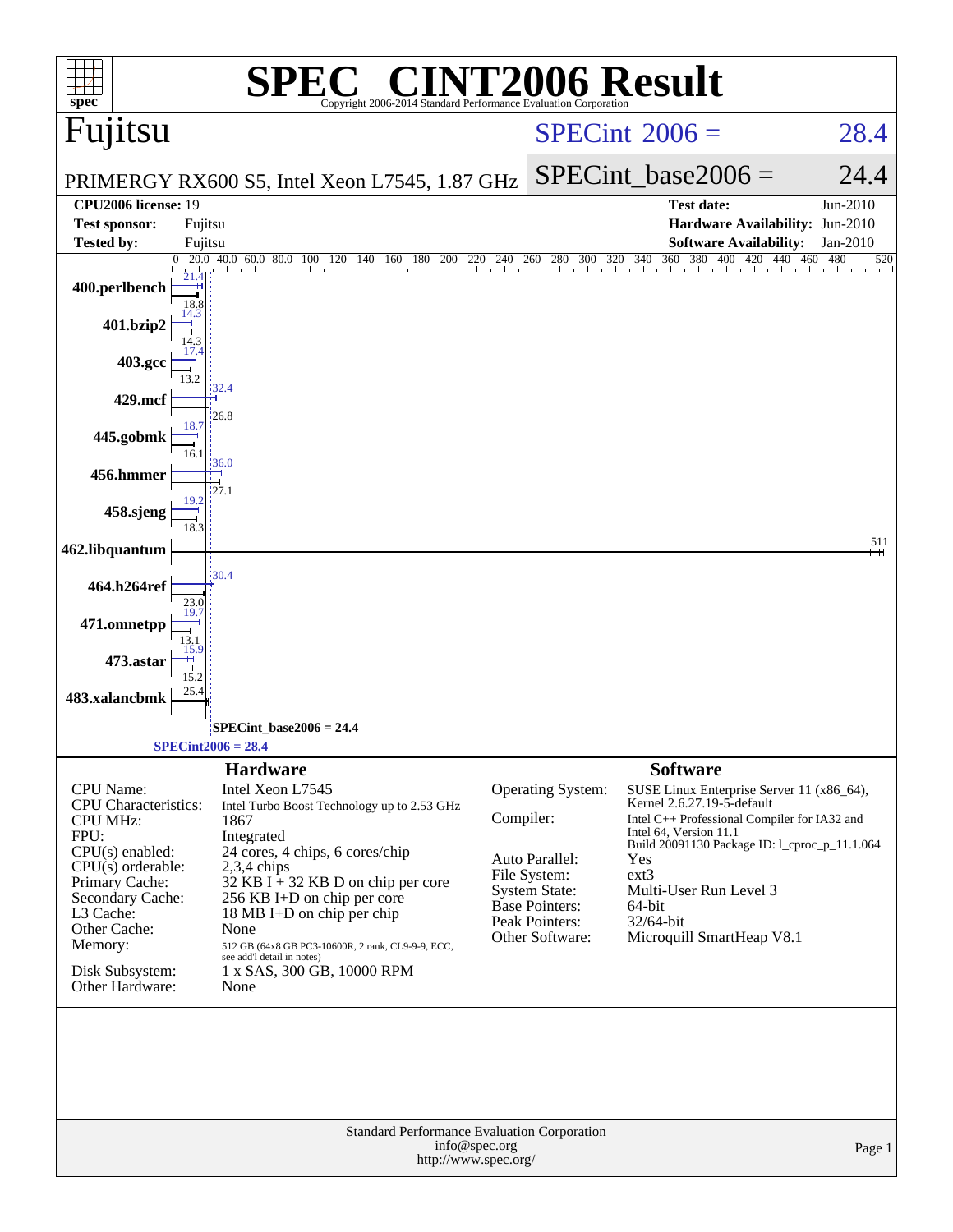

# **[SPEC CINT2006 Result](http://www.spec.org/auto/cpu2006/Docs/result-fields.html#SPECCINT2006Result)**

## Fujitsu

### $SPECint2006 = 28.4$  $SPECint2006 = 28.4$

PRIMERGY RX600 S5, Intel Xeon L7545, 1.87 GHz

SPECint base2006 =  $24.4$ 

#### **[CPU2006 license:](http://www.spec.org/auto/cpu2006/Docs/result-fields.html#CPU2006license)** 19 **[Test date:](http://www.spec.org/auto/cpu2006/Docs/result-fields.html#Testdate)** Jun-2010

**[Test sponsor:](http://www.spec.org/auto/cpu2006/Docs/result-fields.html#Testsponsor)** Fujitsu **[Hardware Availability:](http://www.spec.org/auto/cpu2006/Docs/result-fields.html#HardwareAvailability)** Jun-2010 **[Tested by:](http://www.spec.org/auto/cpu2006/Docs/result-fields.html#Testedby)** Fujitsu **[Software Availability:](http://www.spec.org/auto/cpu2006/Docs/result-fields.html#SoftwareAvailability)** Jan-2010

#### **[Results Table](http://www.spec.org/auto/cpu2006/Docs/result-fields.html#ResultsTable)**

|                    | <b>Base</b>    |              |                |              |                |       | <b>Peak</b>    |              |                |              |                |              |  |
|--------------------|----------------|--------------|----------------|--------------|----------------|-------|----------------|--------------|----------------|--------------|----------------|--------------|--|
| <b>Benchmark</b>   | <b>Seconds</b> | <b>Ratio</b> | <b>Seconds</b> | <b>Ratio</b> | <b>Seconds</b> | Ratio | <b>Seconds</b> | <b>Ratio</b> | <b>Seconds</b> | <b>Ratio</b> | <b>Seconds</b> | <b>Ratio</b> |  |
| $ 400$ .perlbench  | 515            | 19.0         | 520            | 18.8         | 548            | 17.8  | 457            | 21.4         | 446            | 21.9         | 527            | 18.5         |  |
| 401.bzip2          | 674            | 14.3         | 675            | 14.3         | 675            | 14.3  | 673            | 14.3         | 673            | 14.3         | 673            | 14.3         |  |
| $403.\mathrm{gcc}$ | 608            | 13.2         | 613            | 13.1         | 577            | 13.9  | 462            | 17.4         | 461            | 17.4         | 461            | <u>17.4</u>  |  |
| $429$ .mcf         | 341            | 26.8         | 341            | 26.8         | 341            | 26.8  | 281            | 32.4         | 289            | 31.5         | 281            | 32.4         |  |
| $445$ .gobmk       | 652            | 16.1         | 660            | 15.9         | 652            | 16.1  | 567            | 18.5         | 560            | <u>18.7</u>  | 557            | 18.8         |  |
| $ 456$ .hmmer      | 267            | 34.9         | 345            | 27.0         | 344            | 27.1  | 259            | 36.0         | 259            | 36.0         | 259            | 36.0         |  |
| $458$ .sjeng       | 663            | 18.3         | 662            | 18.3         | 663            | 18.2  | 631            | 19.2         | 632            | 19.1         | 632            | 19.2         |  |
| 462.libquantum     | 41.1           | 504          | 40.4           | 513          | 40.6           | 511   | 41.1           | 504          | 40.4           | 513          | 40.6           | 511          |  |
| 464.h264ref        | 960            | 23.0         | 955            | 23.2         | 961            | 23.0  | 727            | 30.4         | <u>729</u>     | 30.4         | 769            | 28.8         |  |
| 471.omnetpp        | 476            | 13.1         | 475            | 13.2         | 477            | 13.1  | 317            | 19.7         | 318            | 19.7         | 319            | 19.6         |  |
| $473$ . astar      | 461            | 15.2         | 462            | 15.2         | 462            | 15.2  | 442            | 15.9         | 442            | 15.9         | 599            | 11.7         |  |
| 483.xalancbmk      | 261            | 26.4         | 272            | 25.4         | 276            | 25.0  | 261            | 26.4         | 272            | 25.4         | 276            | 25.0         |  |

Results appear in the [order in which they were run.](http://www.spec.org/auto/cpu2006/Docs/result-fields.html#RunOrder) Bold underlined text [indicates a median measurement.](http://www.spec.org/auto/cpu2006/Docs/result-fields.html#Median)

#### **[Operating System Notes](http://www.spec.org/auto/cpu2006/Docs/result-fields.html#OperatingSystemNotes)**

'ulimit -s unlimited' was used to set the stacksize to unlimited prior to run

#### **[Platform Notes](http://www.spec.org/auto/cpu2006/Docs/result-fields.html#PlatformNotes)**

 The system automatically configures the memory to run at 978 MHz. BIOS configuration: Intel HT Technology = Disable

#### **[General Notes](http://www.spec.org/auto/cpu2006/Docs/result-fields.html#GeneralNotes)**

 OMP\_NUM\_THREADS set to number of cores KMP\_AFFINITY set to granularity=fine,scatter For information about Fujitsu please visit: <http://www.fujitsu.com> Binaries were compiled on SLES 10 with Binutils 2.18.50.0.7.20080502

## **[Base Compiler Invocation](http://www.spec.org/auto/cpu2006/Docs/result-fields.html#BaseCompilerInvocation)**

[C benchmarks](http://www.spec.org/auto/cpu2006/Docs/result-fields.html#Cbenchmarks):  $\text{icc}$   $-\text{m64}$ 

[C++ benchmarks:](http://www.spec.org/auto/cpu2006/Docs/result-fields.html#CXXbenchmarks) [icpc -m64](http://www.spec.org/cpu2006/results/res2010q3/cpu2006-20100702-12063.flags.html#user_CXXbase_intel_icpc_64bit_fc66a5337ce925472a5c54ad6a0de310)

> Standard Performance Evaluation Corporation [info@spec.org](mailto:info@spec.org) <http://www.spec.org/>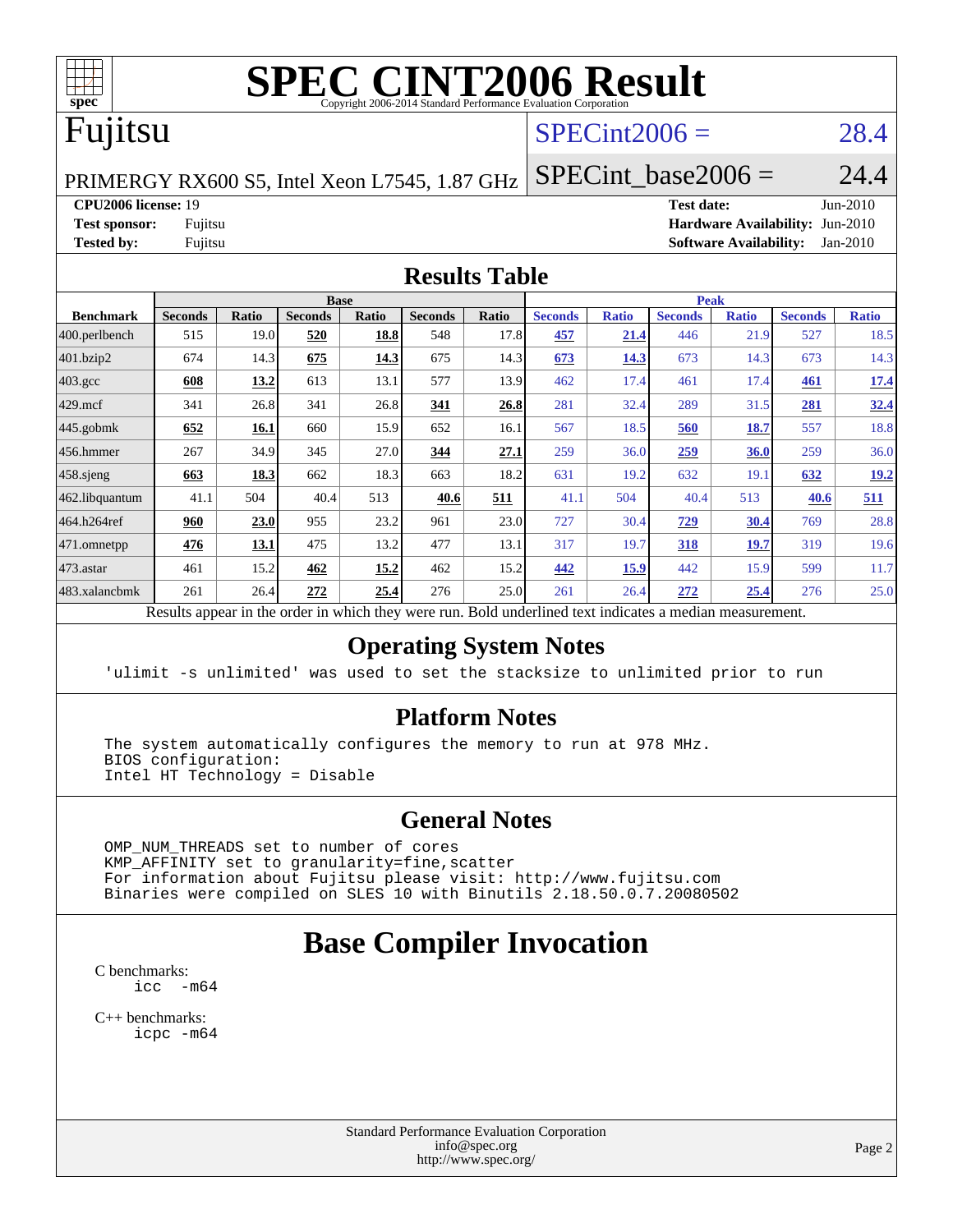

# **[SPEC CINT2006 Result](http://www.spec.org/auto/cpu2006/Docs/result-fields.html#SPECCINT2006Result)**

## Fujitsu

 $SPECint2006 = 28.4$  $SPECint2006 = 28.4$ 

PRIMERGY RX600 S5, Intel Xeon L7545, 1.87 GHz SPECint base2006 =  $24.4$ 

**[CPU2006 license:](http://www.spec.org/auto/cpu2006/Docs/result-fields.html#CPU2006license)** 19 **[Test date:](http://www.spec.org/auto/cpu2006/Docs/result-fields.html#Testdate)** Jun-2010 **[Test sponsor:](http://www.spec.org/auto/cpu2006/Docs/result-fields.html#Testsponsor)** Fujitsu **[Hardware Availability:](http://www.spec.org/auto/cpu2006/Docs/result-fields.html#HardwareAvailability)** Jun-2010 **[Tested by:](http://www.spec.org/auto/cpu2006/Docs/result-fields.html#Testedby)** Fujitsu **[Software Availability:](http://www.spec.org/auto/cpu2006/Docs/result-fields.html#SoftwareAvailability)** Jan-2010

#### **[Base Portability Flags](http://www.spec.org/auto/cpu2006/Docs/result-fields.html#BasePortabilityFlags)**

 400.perlbench: [-DSPEC\\_CPU\\_LP64](http://www.spec.org/cpu2006/results/res2010q3/cpu2006-20100702-12063.flags.html#b400.perlbench_basePORTABILITY_DSPEC_CPU_LP64) [-DSPEC\\_CPU\\_LINUX\\_X64](http://www.spec.org/cpu2006/results/res2010q3/cpu2006-20100702-12063.flags.html#b400.perlbench_baseCPORTABILITY_DSPEC_CPU_LINUX_X64) 401.bzip2: [-DSPEC\\_CPU\\_LP64](http://www.spec.org/cpu2006/results/res2010q3/cpu2006-20100702-12063.flags.html#suite_basePORTABILITY401_bzip2_DSPEC_CPU_LP64) 403.gcc: [-DSPEC\\_CPU\\_LP64](http://www.spec.org/cpu2006/results/res2010q3/cpu2006-20100702-12063.flags.html#suite_basePORTABILITY403_gcc_DSPEC_CPU_LP64) 429.mcf: [-DSPEC\\_CPU\\_LP64](http://www.spec.org/cpu2006/results/res2010q3/cpu2006-20100702-12063.flags.html#suite_basePORTABILITY429_mcf_DSPEC_CPU_LP64) 445.gobmk: [-DSPEC\\_CPU\\_LP64](http://www.spec.org/cpu2006/results/res2010q3/cpu2006-20100702-12063.flags.html#suite_basePORTABILITY445_gobmk_DSPEC_CPU_LP64) 456.hmmer: [-DSPEC\\_CPU\\_LP64](http://www.spec.org/cpu2006/results/res2010q3/cpu2006-20100702-12063.flags.html#suite_basePORTABILITY456_hmmer_DSPEC_CPU_LP64) 458.sjeng: [-DSPEC\\_CPU\\_LP64](http://www.spec.org/cpu2006/results/res2010q3/cpu2006-20100702-12063.flags.html#suite_basePORTABILITY458_sjeng_DSPEC_CPU_LP64) 462.libquantum: [-DSPEC\\_CPU\\_LP64](http://www.spec.org/cpu2006/results/res2010q3/cpu2006-20100702-12063.flags.html#suite_basePORTABILITY462_libquantum_DSPEC_CPU_LP64) [-DSPEC\\_CPU\\_LINUX](http://www.spec.org/cpu2006/results/res2010q3/cpu2006-20100702-12063.flags.html#b462.libquantum_baseCPORTABILITY_DSPEC_CPU_LINUX) 464.h264ref: [-DSPEC\\_CPU\\_LP64](http://www.spec.org/cpu2006/results/res2010q3/cpu2006-20100702-12063.flags.html#suite_basePORTABILITY464_h264ref_DSPEC_CPU_LP64) 471.omnetpp: [-DSPEC\\_CPU\\_LP64](http://www.spec.org/cpu2006/results/res2010q3/cpu2006-20100702-12063.flags.html#suite_basePORTABILITY471_omnetpp_DSPEC_CPU_LP64) 473.astar: [-DSPEC\\_CPU\\_LP64](http://www.spec.org/cpu2006/results/res2010q3/cpu2006-20100702-12063.flags.html#suite_basePORTABILITY473_astar_DSPEC_CPU_LP64) 483.xalancbmk: [-DSPEC\\_CPU\\_LP64](http://www.spec.org/cpu2006/results/res2010q3/cpu2006-20100702-12063.flags.html#suite_basePORTABILITY483_xalancbmk_DSPEC_CPU_LP64) [-DSPEC\\_CPU\\_LINUX](http://www.spec.org/cpu2006/results/res2010q3/cpu2006-20100702-12063.flags.html#b483.xalancbmk_baseCXXPORTABILITY_DSPEC_CPU_LINUX)

#### **[Base Optimization Flags](http://www.spec.org/auto/cpu2006/Docs/result-fields.html#BaseOptimizationFlags)**

[C benchmarks](http://www.spec.org/auto/cpu2006/Docs/result-fields.html#Cbenchmarks):

[-xSSE4.2](http://www.spec.org/cpu2006/results/res2010q3/cpu2006-20100702-12063.flags.html#user_CCbase_f-xSSE42_f91528193cf0b216347adb8b939d4107) [-ipo](http://www.spec.org/cpu2006/results/res2010q3/cpu2006-20100702-12063.flags.html#user_CCbase_f-ipo) [-O3](http://www.spec.org/cpu2006/results/res2010q3/cpu2006-20100702-12063.flags.html#user_CCbase_f-O3) [-no-prec-div](http://www.spec.org/cpu2006/results/res2010q3/cpu2006-20100702-12063.flags.html#user_CCbase_f-no-prec-div) [-static](http://www.spec.org/cpu2006/results/res2010q3/cpu2006-20100702-12063.flags.html#user_CCbase_f-static) [-parallel](http://www.spec.org/cpu2006/results/res2010q3/cpu2006-20100702-12063.flags.html#user_CCbase_f-parallel) [-opt-prefetch](http://www.spec.org/cpu2006/results/res2010q3/cpu2006-20100702-12063.flags.html#user_CCbase_f-opt-prefetch)

[C++ benchmarks:](http://www.spec.org/auto/cpu2006/Docs/result-fields.html#CXXbenchmarks)

[-xSSE4.2](http://www.spec.org/cpu2006/results/res2010q3/cpu2006-20100702-12063.flags.html#user_CXXbase_f-xSSE42_f91528193cf0b216347adb8b939d4107) [-ipo](http://www.spec.org/cpu2006/results/res2010q3/cpu2006-20100702-12063.flags.html#user_CXXbase_f-ipo) [-O3](http://www.spec.org/cpu2006/results/res2010q3/cpu2006-20100702-12063.flags.html#user_CXXbase_f-O3) [-no-prec-div](http://www.spec.org/cpu2006/results/res2010q3/cpu2006-20100702-12063.flags.html#user_CXXbase_f-no-prec-div) [-opt-prefetch](http://www.spec.org/cpu2006/results/res2010q3/cpu2006-20100702-12063.flags.html#user_CXXbase_f-opt-prefetch) [-Wl,-z,muldefs](http://www.spec.org/cpu2006/results/res2010q3/cpu2006-20100702-12063.flags.html#user_CXXbase_link_force_multiple1_74079c344b956b9658436fd1b6dd3a8a) [-L/home/cmplr/usr3/alrahate/cpu2006.1.1.ic11.1/libic11.1-64bit -lsmartheap64](http://www.spec.org/cpu2006/results/res2010q3/cpu2006-20100702-12063.flags.html#user_CXXbase_SmartHeap64_e2306cda84805d1ab360117a79ff779c)

#### **[Base Other Flags](http://www.spec.org/auto/cpu2006/Docs/result-fields.html#BaseOtherFlags)**

[C benchmarks](http://www.spec.org/auto/cpu2006/Docs/result-fields.html#Cbenchmarks):

403.gcc: [-Dalloca=\\_alloca](http://www.spec.org/cpu2006/results/res2010q3/cpu2006-20100702-12063.flags.html#b403.gcc_baseEXTRA_CFLAGS_Dalloca_be3056838c12de2578596ca5467af7f3)

## **[Peak Compiler Invocation](http://www.spec.org/auto/cpu2006/Docs/result-fields.html#PeakCompilerInvocation)**

[C benchmarks \(except as noted below\)](http://www.spec.org/auto/cpu2006/Docs/result-fields.html#Cbenchmarksexceptasnotedbelow):

icc  $-m64$ 

400.perlbench: [icc -m32](http://www.spec.org/cpu2006/results/res2010q3/cpu2006-20100702-12063.flags.html#user_peakCCLD400_perlbench_intel_icc_32bit_a6a621f8d50482236b970c6ac5f55f93)

429.mcf: [icc -m32](http://www.spec.org/cpu2006/results/res2010q3/cpu2006-20100702-12063.flags.html#user_peakCCLD429_mcf_intel_icc_32bit_a6a621f8d50482236b970c6ac5f55f93)

445.gobmk: [icc -m32](http://www.spec.org/cpu2006/results/res2010q3/cpu2006-20100702-12063.flags.html#user_peakCCLD445_gobmk_intel_icc_32bit_a6a621f8d50482236b970c6ac5f55f93)

464.h264ref: [icc -m32](http://www.spec.org/cpu2006/results/res2010q3/cpu2006-20100702-12063.flags.html#user_peakCCLD464_h264ref_intel_icc_32bit_a6a621f8d50482236b970c6ac5f55f93)

[C++ benchmarks \(except as noted below\):](http://www.spec.org/auto/cpu2006/Docs/result-fields.html#CXXbenchmarksexceptasnotedbelow) [icpc -m64](http://www.spec.org/cpu2006/results/res2010q3/cpu2006-20100702-12063.flags.html#user_CXXpeak_intel_icpc_64bit_fc66a5337ce925472a5c54ad6a0de310)

Continued on next page

Standard Performance Evaluation Corporation [info@spec.org](mailto:info@spec.org) <http://www.spec.org/>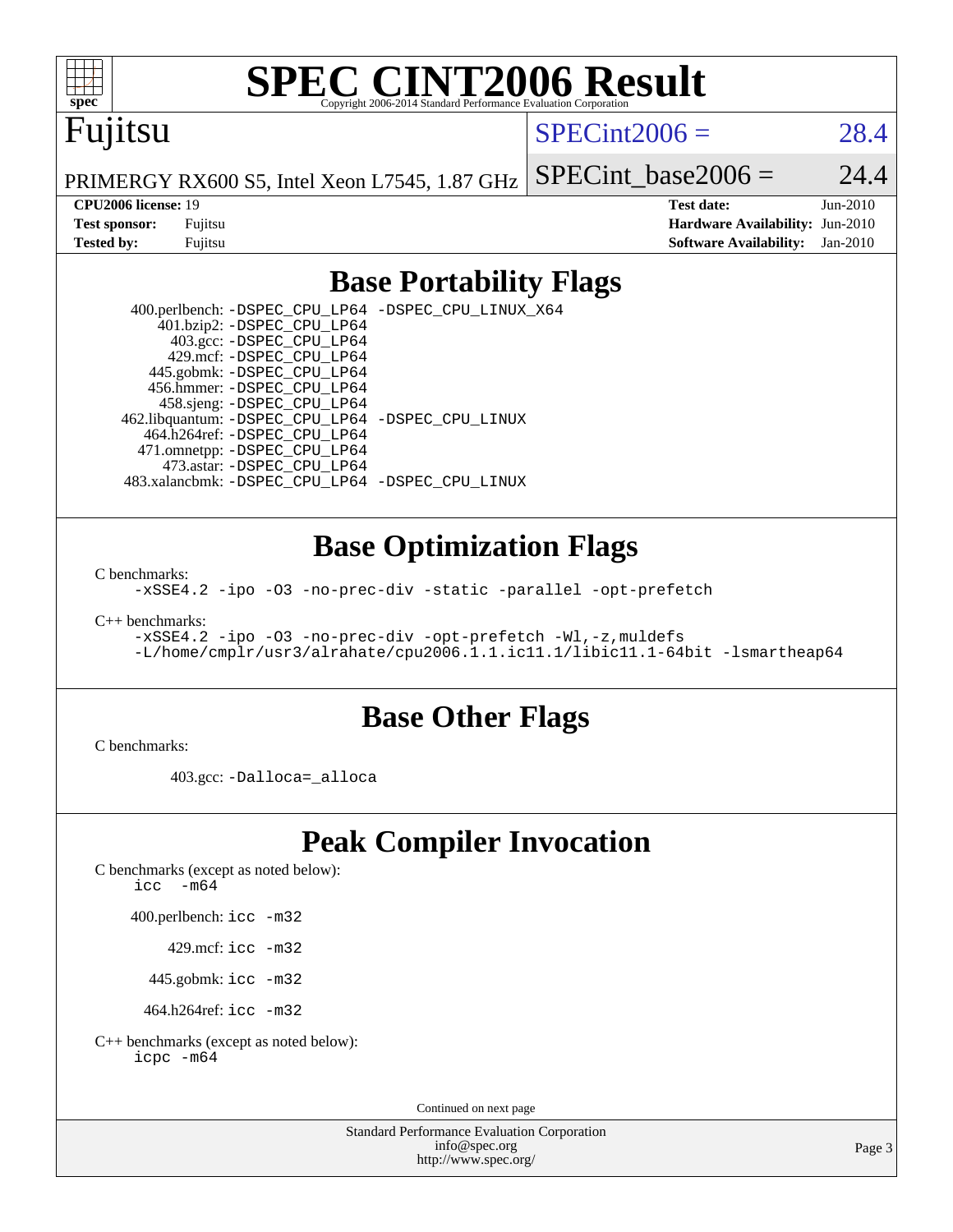

# **[SPEC CINT2006 Result](http://www.spec.org/auto/cpu2006/Docs/result-fields.html#SPECCINT2006Result)**

 $SPECint2006 = 28.4$  $SPECint2006 = 28.4$ 

PRIMERGY RX600 S5, Intel Xeon L7545, 1.87 GHz SPECint base2006 =  $24.4$ 

Fujitsu

**[CPU2006 license:](http://www.spec.org/auto/cpu2006/Docs/result-fields.html#CPU2006license)** 19 **[Test date:](http://www.spec.org/auto/cpu2006/Docs/result-fields.html#Testdate)** Jun-2010 **[Test sponsor:](http://www.spec.org/auto/cpu2006/Docs/result-fields.html#Testsponsor)** Fujitsu **[Hardware Availability:](http://www.spec.org/auto/cpu2006/Docs/result-fields.html#HardwareAvailability)** Jun-2010 **[Tested by:](http://www.spec.org/auto/cpu2006/Docs/result-fields.html#Testedby)** Fujitsu **[Software Availability:](http://www.spec.org/auto/cpu2006/Docs/result-fields.html#SoftwareAvailability)** Jan-2010

## **[Peak Compiler Invocation \(Continued\)](http://www.spec.org/auto/cpu2006/Docs/result-fields.html#PeakCompilerInvocation)**

471.omnetpp: [icpc -m32](http://www.spec.org/cpu2006/results/res2010q3/cpu2006-20100702-12063.flags.html#user_peakCXXLD471_omnetpp_intel_icpc_32bit_4e5a5ef1a53fd332b3c49e69c3330699)

### **[Peak Portability Flags](http://www.spec.org/auto/cpu2006/Docs/result-fields.html#PeakPortabilityFlags)**

400.perlbench: [-DSPEC\\_CPU\\_LINUX\\_IA32](http://www.spec.org/cpu2006/results/res2010q3/cpu2006-20100702-12063.flags.html#b400.perlbench_peakCPORTABILITY_DSPEC_CPU_LINUX_IA32)

 401.bzip2: [-DSPEC\\_CPU\\_LP64](http://www.spec.org/cpu2006/results/res2010q3/cpu2006-20100702-12063.flags.html#suite_peakPORTABILITY401_bzip2_DSPEC_CPU_LP64) 403.gcc: [-DSPEC\\_CPU\\_LP64](http://www.spec.org/cpu2006/results/res2010q3/cpu2006-20100702-12063.flags.html#suite_peakPORTABILITY403_gcc_DSPEC_CPU_LP64) 456.hmmer: [-DSPEC\\_CPU\\_LP64](http://www.spec.org/cpu2006/results/res2010q3/cpu2006-20100702-12063.flags.html#suite_peakPORTABILITY456_hmmer_DSPEC_CPU_LP64) 458.sjeng: [-DSPEC\\_CPU\\_LP64](http://www.spec.org/cpu2006/results/res2010q3/cpu2006-20100702-12063.flags.html#suite_peakPORTABILITY458_sjeng_DSPEC_CPU_LP64) 462.libquantum: [-DSPEC\\_CPU\\_LP64](http://www.spec.org/cpu2006/results/res2010q3/cpu2006-20100702-12063.flags.html#suite_peakPORTABILITY462_libquantum_DSPEC_CPU_LP64) [-DSPEC\\_CPU\\_LINUX](http://www.spec.org/cpu2006/results/res2010q3/cpu2006-20100702-12063.flags.html#b462.libquantum_peakCPORTABILITY_DSPEC_CPU_LINUX) 473.astar: [-DSPEC\\_CPU\\_LP64](http://www.spec.org/cpu2006/results/res2010q3/cpu2006-20100702-12063.flags.html#suite_peakPORTABILITY473_astar_DSPEC_CPU_LP64) 483.xalancbmk: [-DSPEC\\_CPU\\_LP64](http://www.spec.org/cpu2006/results/res2010q3/cpu2006-20100702-12063.flags.html#suite_peakPORTABILITY483_xalancbmk_DSPEC_CPU_LP64) [-DSPEC\\_CPU\\_LINUX](http://www.spec.org/cpu2006/results/res2010q3/cpu2006-20100702-12063.flags.html#b483.xalancbmk_peakCXXPORTABILITY_DSPEC_CPU_LINUX)

## **[Peak Optimization Flags](http://www.spec.org/auto/cpu2006/Docs/result-fields.html#PeakOptimizationFlags)**

[C benchmarks](http://www.spec.org/auto/cpu2006/Docs/result-fields.html#Cbenchmarks):

 400.perlbench: [-xSSE4.2](http://www.spec.org/cpu2006/results/res2010q3/cpu2006-20100702-12063.flags.html#user_peakPASS2_CFLAGSPASS2_LDCFLAGS400_perlbench_f-xSSE42_f91528193cf0b216347adb8b939d4107)(pass 2) [-prof-gen](http://www.spec.org/cpu2006/results/res2010q3/cpu2006-20100702-12063.flags.html#user_peakPASS1_CFLAGSPASS1_LDCFLAGS400_perlbench_prof_gen_e43856698f6ca7b7e442dfd80e94a8fc)(pass 1) [-ipo](http://www.spec.org/cpu2006/results/res2010q3/cpu2006-20100702-12063.flags.html#user_peakPASS2_CFLAGSPASS2_LDCFLAGS400_perlbench_f-ipo)(pass 2) [-O3](http://www.spec.org/cpu2006/results/res2010q3/cpu2006-20100702-12063.flags.html#user_peakPASS2_CFLAGSPASS2_LDCFLAGS400_perlbench_f-O3)(pass 2) [-no-prec-div](http://www.spec.org/cpu2006/results/res2010q3/cpu2006-20100702-12063.flags.html#user_peakPASS2_CFLAGSPASS2_LDCFLAGS400_perlbench_f-no-prec-div)(pass 2) [-static](http://www.spec.org/cpu2006/results/res2010q3/cpu2006-20100702-12063.flags.html#user_peakPASS2_CFLAGSPASS2_LDCFLAGS400_perlbench_f-static)(pass 2) [-prof-use](http://www.spec.org/cpu2006/results/res2010q3/cpu2006-20100702-12063.flags.html#user_peakPASS2_CFLAGSPASS2_LDCFLAGS400_perlbench_prof_use_bccf7792157ff70d64e32fe3e1250b55)(pass 2) [-ansi-alias](http://www.spec.org/cpu2006/results/res2010q3/cpu2006-20100702-12063.flags.html#user_peakCOPTIMIZE400_perlbench_f-ansi-alias) [-opt-prefetch](http://www.spec.org/cpu2006/results/res2010q3/cpu2006-20100702-12063.flags.html#user_peakCOPTIMIZE400_perlbench_f-opt-prefetch) 401.bzip2: [-xSSE4.2](http://www.spec.org/cpu2006/results/res2010q3/cpu2006-20100702-12063.flags.html#user_peakPASS2_CFLAGSPASS2_LDCFLAGS401_bzip2_f-xSSE42_f91528193cf0b216347adb8b939d4107)(pass 2) [-prof-gen](http://www.spec.org/cpu2006/results/res2010q3/cpu2006-20100702-12063.flags.html#user_peakPASS1_CFLAGSPASS1_LDCFLAGS401_bzip2_prof_gen_e43856698f6ca7b7e442dfd80e94a8fc)(pass 1) [-ipo](http://www.spec.org/cpu2006/results/res2010q3/cpu2006-20100702-12063.flags.html#user_peakPASS2_CFLAGSPASS2_LDCFLAGS401_bzip2_f-ipo)(pass 2) [-O3](http://www.spec.org/cpu2006/results/res2010q3/cpu2006-20100702-12063.flags.html#user_peakPASS2_CFLAGSPASS2_LDCFLAGS401_bzip2_f-O3)(pass 2) [-no-prec-div](http://www.spec.org/cpu2006/results/res2010q3/cpu2006-20100702-12063.flags.html#user_peakCOPTIMIZEPASS2_CFLAGSPASS2_LDCFLAGS401_bzip2_f-no-prec-div) [-static](http://www.spec.org/cpu2006/results/res2010q3/cpu2006-20100702-12063.flags.html#user_peakPASS2_CFLAGSPASS2_LDCFLAGS401_bzip2_f-static)(pass 2) [-prof-use](http://www.spec.org/cpu2006/results/res2010q3/cpu2006-20100702-12063.flags.html#user_peakPASS2_CFLAGSPASS2_LDCFLAGS401_bzip2_prof_use_bccf7792157ff70d64e32fe3e1250b55)(pass 2) [-auto-ilp32](http://www.spec.org/cpu2006/results/res2010q3/cpu2006-20100702-12063.flags.html#user_peakCOPTIMIZE401_bzip2_f-auto-ilp32) [-opt-prefetch](http://www.spec.org/cpu2006/results/res2010q3/cpu2006-20100702-12063.flags.html#user_peakCOPTIMIZE401_bzip2_f-opt-prefetch) [-ansi-alias](http://www.spec.org/cpu2006/results/res2010q3/cpu2006-20100702-12063.flags.html#user_peakCOPTIMIZE401_bzip2_f-ansi-alias) 403.gcc: [-xSSE4.2](http://www.spec.org/cpu2006/results/res2010q3/cpu2006-20100702-12063.flags.html#user_peakCOPTIMIZE403_gcc_f-xSSE42_f91528193cf0b216347adb8b939d4107) [-ipo](http://www.spec.org/cpu2006/results/res2010q3/cpu2006-20100702-12063.flags.html#user_peakCOPTIMIZE403_gcc_f-ipo) [-O3](http://www.spec.org/cpu2006/results/res2010q3/cpu2006-20100702-12063.flags.html#user_peakCOPTIMIZE403_gcc_f-O3) [-no-prec-div](http://www.spec.org/cpu2006/results/res2010q3/cpu2006-20100702-12063.flags.html#user_peakCOPTIMIZE403_gcc_f-no-prec-div) [-static](http://www.spec.org/cpu2006/results/res2010q3/cpu2006-20100702-12063.flags.html#user_peakCOPTIMIZE403_gcc_f-static) [-inline-calloc](http://www.spec.org/cpu2006/results/res2010q3/cpu2006-20100702-12063.flags.html#user_peakCOPTIMIZE403_gcc_f-inline-calloc) [-opt-malloc-options=3](http://www.spec.org/cpu2006/results/res2010q3/cpu2006-20100702-12063.flags.html#user_peakCOPTIMIZE403_gcc_f-opt-malloc-options_13ab9b803cf986b4ee62f0a5998c2238) [-auto-ilp32](http://www.spec.org/cpu2006/results/res2010q3/cpu2006-20100702-12063.flags.html#user_peakCOPTIMIZE403_gcc_f-auto-ilp32) 429.mcf: [-xSSE4.2](http://www.spec.org/cpu2006/results/res2010q3/cpu2006-20100702-12063.flags.html#user_peakCOPTIMIZE429_mcf_f-xSSE42_f91528193cf0b216347adb8b939d4107) [-ipo](http://www.spec.org/cpu2006/results/res2010q3/cpu2006-20100702-12063.flags.html#user_peakCOPTIMIZE429_mcf_f-ipo) [-O3](http://www.spec.org/cpu2006/results/res2010q3/cpu2006-20100702-12063.flags.html#user_peakCOPTIMIZE429_mcf_f-O3) [-no-prec-div](http://www.spec.org/cpu2006/results/res2010q3/cpu2006-20100702-12063.flags.html#user_peakCOPTIMIZE429_mcf_f-no-prec-div) [-static](http://www.spec.org/cpu2006/results/res2010q3/cpu2006-20100702-12063.flags.html#user_peakCOPTIMIZE429_mcf_f-static) [-opt-prefetch](http://www.spec.org/cpu2006/results/res2010q3/cpu2006-20100702-12063.flags.html#user_peakCOPTIMIZE429_mcf_f-opt-prefetch) 445.gobmk: [-xSSE4.2](http://www.spec.org/cpu2006/results/res2010q3/cpu2006-20100702-12063.flags.html#user_peakPASS2_CFLAGSPASS2_LDCFLAGS445_gobmk_f-xSSE42_f91528193cf0b216347adb8b939d4107)(pass 2) [-prof-gen](http://www.spec.org/cpu2006/results/res2010q3/cpu2006-20100702-12063.flags.html#user_peakPASS1_CFLAGSPASS1_LDCFLAGS445_gobmk_prof_gen_e43856698f6ca7b7e442dfd80e94a8fc)(pass 1) [-prof-use](http://www.spec.org/cpu2006/results/res2010q3/cpu2006-20100702-12063.flags.html#user_peakPASS2_CFLAGSPASS2_LDCFLAGS445_gobmk_prof_use_bccf7792157ff70d64e32fe3e1250b55)(pass 2) [-O2](http://www.spec.org/cpu2006/results/res2010q3/cpu2006-20100702-12063.flags.html#user_peakCOPTIMIZE445_gobmk_f-O2) [-ipo](http://www.spec.org/cpu2006/results/res2010q3/cpu2006-20100702-12063.flags.html#user_peakCOPTIMIZE445_gobmk_f-ipo) [-no-prec-div](http://www.spec.org/cpu2006/results/res2010q3/cpu2006-20100702-12063.flags.html#user_peakCOPTIMIZE445_gobmk_f-no-prec-div) [-ansi-alias](http://www.spec.org/cpu2006/results/res2010q3/cpu2006-20100702-12063.flags.html#user_peakCOPTIMIZE445_gobmk_f-ansi-alias) 456.hmmer: [-xSSE4.2](http://www.spec.org/cpu2006/results/res2010q3/cpu2006-20100702-12063.flags.html#user_peakCOPTIMIZE456_hmmer_f-xSSE42_f91528193cf0b216347adb8b939d4107) [-ipo](http://www.spec.org/cpu2006/results/res2010q3/cpu2006-20100702-12063.flags.html#user_peakCOPTIMIZE456_hmmer_f-ipo) [-O3](http://www.spec.org/cpu2006/results/res2010q3/cpu2006-20100702-12063.flags.html#user_peakCOPTIMIZE456_hmmer_f-O3) [-no-prec-div](http://www.spec.org/cpu2006/results/res2010q3/cpu2006-20100702-12063.flags.html#user_peakCOPTIMIZE456_hmmer_f-no-prec-div) [-static](http://www.spec.org/cpu2006/results/res2010q3/cpu2006-20100702-12063.flags.html#user_peakCOPTIMIZE456_hmmer_f-static) [-unroll2](http://www.spec.org/cpu2006/results/res2010q3/cpu2006-20100702-12063.flags.html#user_peakCOPTIMIZE456_hmmer_f-unroll_784dae83bebfb236979b41d2422d7ec2) [-ansi-alias](http://www.spec.org/cpu2006/results/res2010q3/cpu2006-20100702-12063.flags.html#user_peakCOPTIMIZE456_hmmer_f-ansi-alias) [-auto-ilp32](http://www.spec.org/cpu2006/results/res2010q3/cpu2006-20100702-12063.flags.html#user_peakCOPTIMIZE456_hmmer_f-auto-ilp32) 458.sjeng: [-xSSE4.2](http://www.spec.org/cpu2006/results/res2010q3/cpu2006-20100702-12063.flags.html#user_peakPASS2_CFLAGSPASS2_LDCFLAGS458_sjeng_f-xSSE42_f91528193cf0b216347adb8b939d4107)(pass 2) [-prof-gen](http://www.spec.org/cpu2006/results/res2010q3/cpu2006-20100702-12063.flags.html#user_peakPASS1_CFLAGSPASS1_LDCFLAGS458_sjeng_prof_gen_e43856698f6ca7b7e442dfd80e94a8fc)(pass 1) [-ipo](http://www.spec.org/cpu2006/results/res2010q3/cpu2006-20100702-12063.flags.html#user_peakPASS2_CFLAGSPASS2_LDCFLAGS458_sjeng_f-ipo)(pass 2) [-O3](http://www.spec.org/cpu2006/results/res2010q3/cpu2006-20100702-12063.flags.html#user_peakPASS2_CFLAGSPASS2_LDCFLAGS458_sjeng_f-O3)(pass 2) [-no-prec-div](http://www.spec.org/cpu2006/results/res2010q3/cpu2006-20100702-12063.flags.html#user_peakPASS2_CFLAGSPASS2_LDCFLAGS458_sjeng_f-no-prec-div)(pass 2) [-static](http://www.spec.org/cpu2006/results/res2010q3/cpu2006-20100702-12063.flags.html#user_peakPASS2_CFLAGSPASS2_LDCFLAGS458_sjeng_f-static)(pass 2) [-prof-use](http://www.spec.org/cpu2006/results/res2010q3/cpu2006-20100702-12063.flags.html#user_peakPASS2_CFLAGSPASS2_LDCFLAGS458_sjeng_prof_use_bccf7792157ff70d64e32fe3e1250b55)(pass 2) [-unroll4](http://www.spec.org/cpu2006/results/res2010q3/cpu2006-20100702-12063.flags.html#user_peakCOPTIMIZE458_sjeng_f-unroll_4e5e4ed65b7fd20bdcd365bec371b81f) 462.libquantum: basepeak = yes 464.h264ref: [-xSSE4.2](http://www.spec.org/cpu2006/results/res2010q3/cpu2006-20100702-12063.flags.html#user_peakPASS2_CFLAGSPASS2_LDCFLAGS464_h264ref_f-xSSE42_f91528193cf0b216347adb8b939d4107)(pass 2) [-prof-gen](http://www.spec.org/cpu2006/results/res2010q3/cpu2006-20100702-12063.flags.html#user_peakPASS1_CFLAGSPASS1_LDCFLAGS464_h264ref_prof_gen_e43856698f6ca7b7e442dfd80e94a8fc)(pass 1) [-ipo](http://www.spec.org/cpu2006/results/res2010q3/cpu2006-20100702-12063.flags.html#user_peakPASS2_CFLAGSPASS2_LDCFLAGS464_h264ref_f-ipo)(pass 2) [-O3](http://www.spec.org/cpu2006/results/res2010q3/cpu2006-20100702-12063.flags.html#user_peakPASS2_CFLAGSPASS2_LDCFLAGS464_h264ref_f-O3)(pass 2) [-no-prec-div](http://www.spec.org/cpu2006/results/res2010q3/cpu2006-20100702-12063.flags.html#user_peakPASS2_CFLAGSPASS2_LDCFLAGS464_h264ref_f-no-prec-div)(pass 2) [-static](http://www.spec.org/cpu2006/results/res2010q3/cpu2006-20100702-12063.flags.html#user_peakPASS2_CFLAGSPASS2_LDCFLAGS464_h264ref_f-static)(pass 2) [-prof-use](http://www.spec.org/cpu2006/results/res2010q3/cpu2006-20100702-12063.flags.html#user_peakPASS2_CFLAGSPASS2_LDCFLAGS464_h264ref_prof_use_bccf7792157ff70d64e32fe3e1250b55)(pass 2) [-unroll2](http://www.spec.org/cpu2006/results/res2010q3/cpu2006-20100702-12063.flags.html#user_peakCOPTIMIZE464_h264ref_f-unroll_784dae83bebfb236979b41d2422d7ec2) [-ansi-alias](http://www.spec.org/cpu2006/results/res2010q3/cpu2006-20100702-12063.flags.html#user_peakCOPTIMIZE464_h264ref_f-ansi-alias)

Continued on next page

Standard Performance Evaluation Corporation [info@spec.org](mailto:info@spec.org) <http://www.spec.org/>